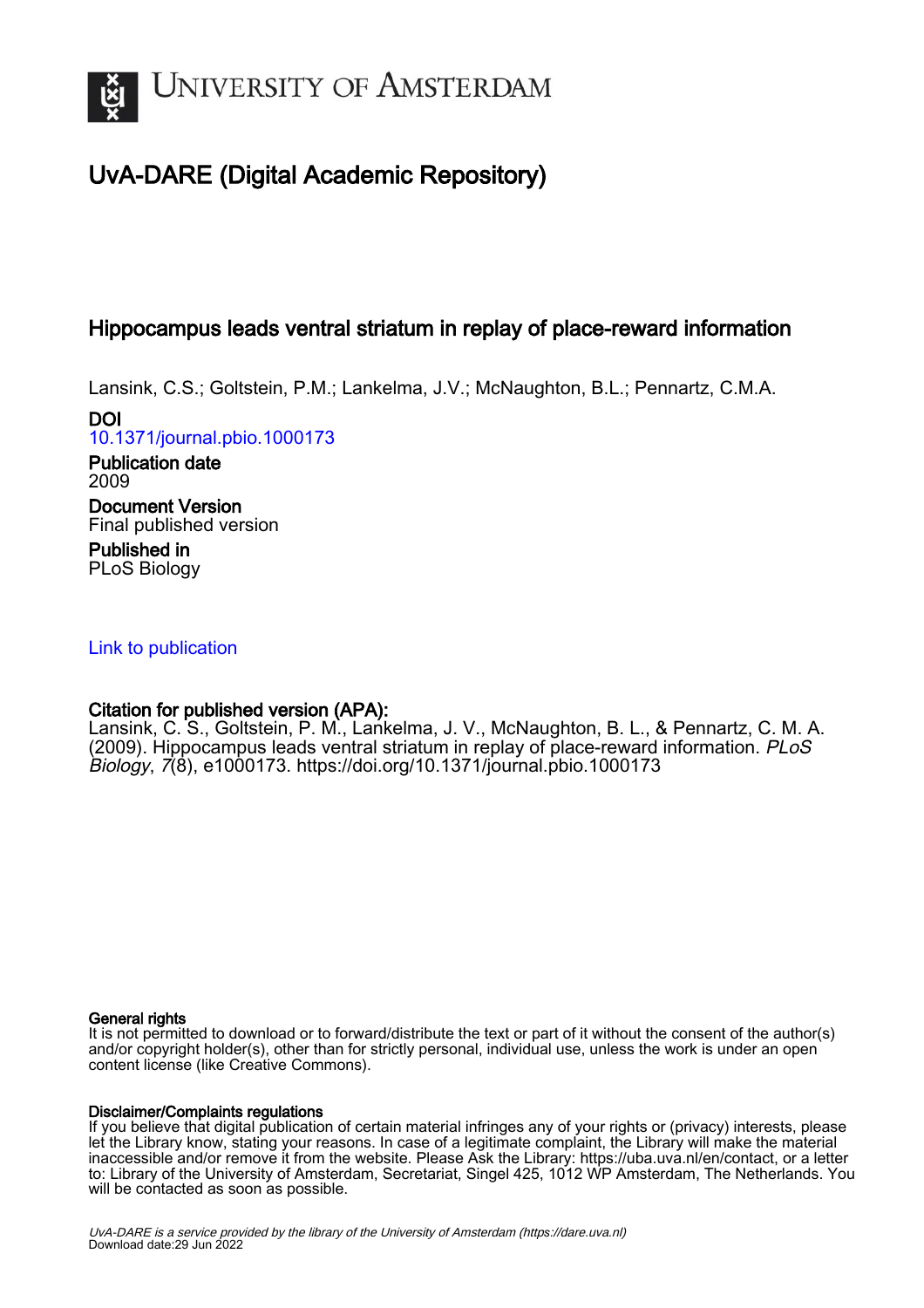# Hippocampus Leads Ventral Striatum in Replay of Place-Reward Information

# Carien S. Lansink<sup>1</sup>, Pieter M. Goltstein<sup>1</sup>, Jan V. Lankelma<sup>1</sup>, Bruce L. McNaughton<sup>2</sup>, Cyriel M. A. Pennartz<sup>1</sup>\*

1 Swammerdam Institute for Life Sciences–Center for Neuroscience, University of Amsterdam, Amsterdam, the Netherlands, 2 Canadian Center for Behavioral Neuroscience, The University of Lethbridge, Lethbridge, Canada

# Abstract

Associating spatial locations with rewards is fundamental to survival in natural environments and requires the integrity of the hippocampus and ventral striatum. In joint multineuron recordings from these areas, hippocampal–striatal ensembles reactivated together during sleep. This process was especially strong in pairs in which the hippocampal cell processed spatial information and ventral striatal firing correlated to reward. Replay was dominated by cell pairs in which the hippocampal "place" cell fired preferentially before the striatal reward-related neuron. Our results suggest a plausible mechanism for consolidating place-reward associations and are consistent with a central tenet of consolidation theory, showing that the hippocampus leads reactivation in a projection area.

Citation: Lansink CS, Goltstein PM, Lankelma JV, McNaughton BL, Pennartz CMA (2009) Hippocampus Leads Ventral Striatum in Replay of Place-Reward Information. PLoS Biol 7(8): e1000173. doi:10.1371/journal.pbio.1000173

Academic Editor: Charles F. Stevens, Salk Institute for Biological Studies, United States of America

Received November 17, 2008; Accepted July 7, 2009; Published August 18, 2009

Copyright: @ 2009 Lansink et al. This is an open-access article distributed under the terms of the Creative Commons Attribution License, which permits unrestricted use, distribution, and reproduction in any medium, provided the original author and source are credited.

Funding: This work was supported by Human Frontier Science Program grant RGP0127/2001, NWO-VICI grant 918.46.609, Senter Novem BSIK grant 03053 and EU grant FP7, *#*217148 to CMAP and grant MH046823 from the National Institute of Mental Health to BLM. The funders had no role in study design, data collection and analysis, decision to publish, or preparation of the manuscript.

Competing Interests: The authors have declared that no competing interests exist.

Abbreviations: EV, explained variance; HC, hippocampus; LFP, local field potential; QW-SWS, quiet wakefulness-slow-wave sleep; REM, rapid eye movement; REV, reversed explained variance; SWS, slow-wave sleep; VS, ventral striatum.

\* E-mail: c.m.a.pennartz@uva.nl

# Introduction

Successful foraging requires that animals maintain a representation of a multitude of reward properties including the location at which a reward can be found. Forming a place–reward association is thought to depend critically on the communication between the hippocampal formation and the ventral striatum (VS). Cells in the hippocampus proper (HC) [1,2] and adjacent subiculum [3] show location-specific firing (i.e., ''place fields''), and these structures are crucial for spatial and contextual learning [2,4–6]. Neurons in the VS fire in relation to rewards, as they are expected or actually delivered, as well as to cues predictive of reward [7–9]. Receiving information from a range of structures such as the HC, amygdala, prefrontal cortex, and midline thalamic nuclei [10–13], the VS is thought to utilize information of reward-predicting cues and contexts to guide goal-directed behavior [8,14,15]. This process is under strong control of the mesolimbic dopaminergic system, and its disruption has been associated with neuropsychiatric conditions such as drug addiction and obsessive-compulsive disorder [16–18]. Although the hippocampal formation projects directly to the VS, and this connection has been implicated in contextual conditioning [19], it is unknown how neural representations of contextual and motivational information are integrated and stored to enable the learning of place-reward associations.

In several brain areas, neuronal patterns evoked during behavior are reactivated during subsequent sleep [20–24]. Through modification of synaptic connections, this reactivation has been theorized to constitute an important step in memory consolidation [25–28]. Because hippocampal CA1 pyramidal cells exhibiting place fields during active behavior have been demonstrated to reactivate during sleep, it may be reasonably assumed that this replay pertains to spatial and contextual information [20,21,29,30]. In contrast, reactivation in the VS is dominated by reward-related information [31]. Joint reactivation of HC and VS may enable the formation of a memory trace comprising both contextual and motivational components. In this study, we recorded activity from neuronal ensembles in the rat HC and VS simultaneously during wake and sleep episodes to examine whether the HC and VS reactivate coherently and to reveal the temporal dynamics of this process. First, during active behavior, much of the dynamics of hippocampal processing is governed by the theta rhythm, which has been hypothesized to function as a "read-in" or encoding mode for information acquisition and provides a means to temporally align spike sequences by way of theta phase precession [26,32–34]. Therefore, we studied whether neural activity modulation by this rhythm in the awake state is correlated to reactivation during sleep. A second foremost question in this field, not yet addressed in previous multi-area recording studies [22,24,35], is whether cross-structural replay depends on the type of behavioral information coded by cell assemblies. To address this question, we investigated whether reactivation is preferentially associated with the expression of place fields and reward-related neural responses. Third, we planned to utilize joint HC-VS recordings to test a central tenet of theories of memory consolidation [25–28]. These theories posit that, after a learning experience, long-term episodic and declarative memories become gradually independent of hippocampal storage because this structure would repeatedly retrieve stored associative information over time and thereby orchestrate consolidation of memory traces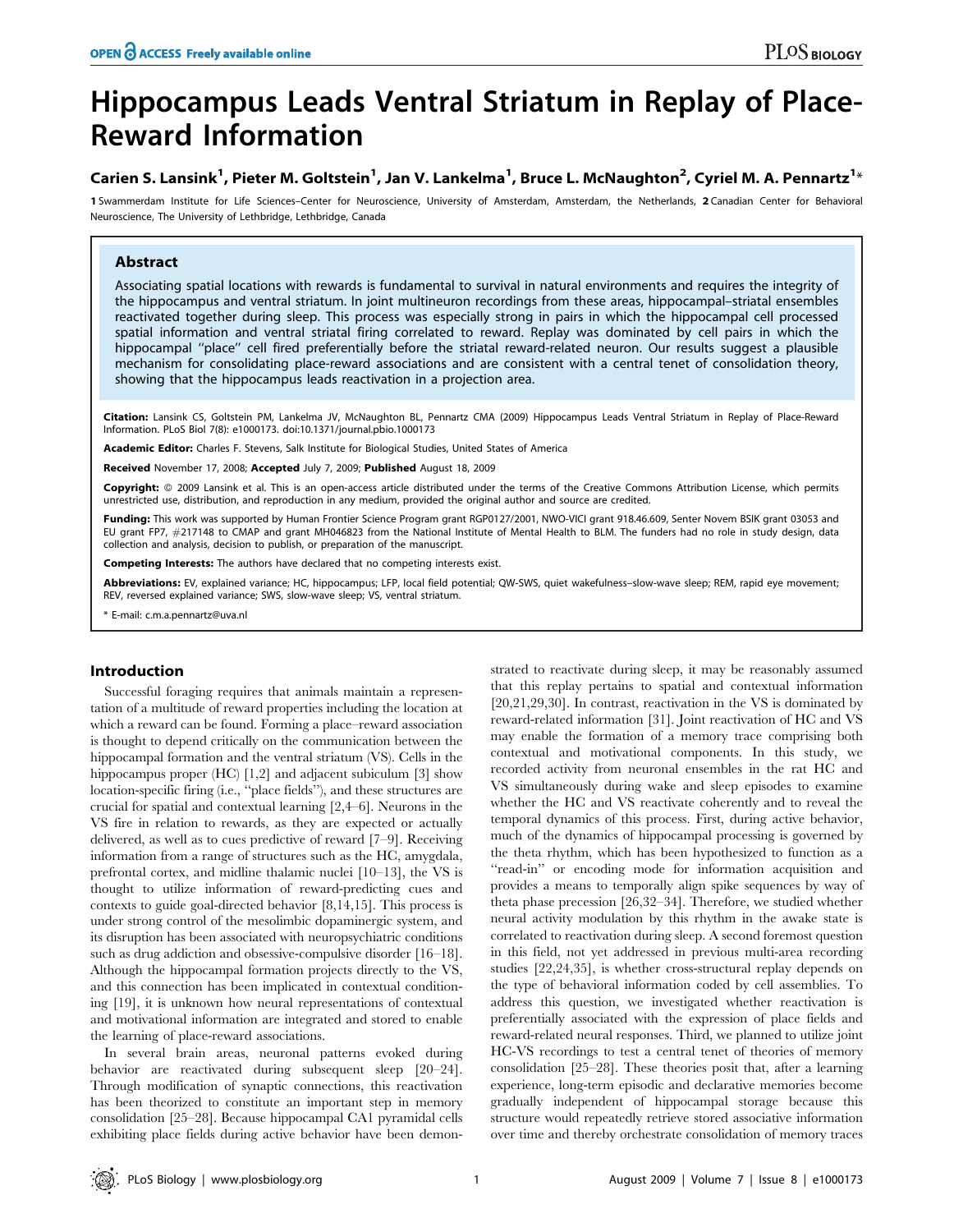#### Author Summary

Thinking back to an exciting event often includes the scene in which the event took place. Associations between specific places and emotional events are consolidated in memory, but how this is achieved is currently unknown. Two brain areas involved in learning such associations are the hippocampus and the ventral striatum, which represent spatial and emotional information, respectively. A highly valuable object in an environment will prompt humans and animals to take action, such as approaching the object. Here, we demonstrate that a combination of spatial and emotional aspects of a learning experience is replayed in the hippocampus and the ventral striatum during sleep, which is likely to contribute to the consolidation and strengthening of memory traces. This reactivation is coordinated such that the spatial information in the hippocampus is activated shortly before the emotional information in the ventral striatum. This finding is consistent with a central prediction from Memory Consolidation Theory, namely that the hippocampus initiates and orchestrates replay in connected brain areas. In addition, sleep replay occurs at a time scale about ten times faster than during the actual experience, which makes it a mechanism suitable for strengthening synaptic connections associating place with reward. Our results shed new light on the distributed way the brain processes, links, and retrieves different aspects of memories.

in the neocortex and other target sites. A key point in these hypotheses is that replay is initiated and orchestrated by the HC, which prompted us to examine whether hippocampal activity leads the VS during reactivation.

## Results

Four rats were implanted with a tetrode drive allowing joint HC-VS recordings of spike trains of multiple neurons and local field potentials (LFPs) in each area. Daily recording sessions were composed of an episode of reward searching behavior flanked by two episodes of rest, which rats spent on a ''nest'' next to the track. The task was to run along a triangular track repeatedly and in one direction. On each lap, one of three reward wells was baited with a drop of one of three corresponding reward types; i.e., sucrose solution, vanilla desert, or chocolate mousse. An example of joint HC and VS ensemble recordings during track running and sleep is shown in Figure 1. First, we assessed reactivation of neuronal patterns using an explained variance (EV) method based on the spike correlations of cell pairs across all simultaneously recorded neurons [23,36]. The EV reflects the extent to which the variance in the distribution of spike correlations during postbehavioral rest is statistically accounted for by the correlation pattern found during track running, factoring out the correlations present in prebehavioral rest. Joint HC-VS reactivation was examined during rest periods in which the rat was immobile, using only spike correlations between pairs composed of one HC and one VS neuron.

We found coherent, cross-regional reactivation between ensembles of the HC and VS as expressed by an EV of  $9.7\pm3.0\%$ , which was significantly higher than the control measure, the reverse explained variance (REV: 1.4±0.5%,  $p<0.01$ ,  $n=21$  sessions; Figure 2A and 2B; Figures S1 and S2; Table S1; Text S1). In the analyses conducted in this research, putative interneurons were excluded from the neuronal population, but it should be noted that

including these interneurons yielded similar reactivation values (EV:  $9.4 \pm 2.7\%$ , REV:  $1.9 \pm 0.7\%$ ;  $p < 0.01$ ). Analysis of the temporal dynamics of reactivation in 20-min blocks of concatenated rest revealed a gradually decaying reactivation which was significant for at least 1 h of postbehavioral rest (Figure 2C). Within periods of rest, reactivation was prominent especially during quiet wakefulness–slow-wave sleep episodes (QW-SWS;  $n = 13$  sessions), but it was not significant for rapid eye movement (REM) sleep (Figure 2D). The lack of pattern recurrence during REM sleep was not attributable to its relatively short duration, undersampling of spikes, or its late occurrence after sleep onset compared to QW-SWS (Figure S3; Table S2; Text S1). Reactivation in the HC [36] and VS [31] occurs markedly during sharp wave-ripple complexes, i.e., short-lasting, high-frequency oscillations in the hippocampal LFP with associated bursts of large-scale neuronal firing that characterize QW-SWS [2,37]. The same trend was observed for joint reactivation; however, the difference in reactivation values for time windows of 200 ms following ripple onset (''Ripples'') and during 200 ms following the onset of interripple intervals (''Intervals'') did not reach statistical significance, which most likely relates to the high variability across sessions (cf. [31]) (Ripples: EV:  $5.9 \pm 2.6\%$ , REV:  $1.0 \pm 0.3\%$ ; Intervals: EV:  $1.9\pm0.8\%$ , REV:  $0.5\pm0.2\%$ ; EV and between Ripples and Intervals [EV-REV]: n.s.;  $n = 14$  sessions).

The existence of joint HC-VS reactivation raises the question of which physiological and behavioral factors are associated with the strength of this process. We examined three not mutually exclusive factors pertaining to (1) the modulation of the neural activity patterns by theta oscillations, (2) the correlation of neuronal firing patterns with behavioral parameters, and (3) the order in which neurons in different areas were activated. First, we computed the degree to which cells in each pair fired together, and then all of these correlation values per episode were pooled across sessions and animals. We next formed subgroups of cell pairs by partitioning the complete set of correlation values on the basis of the factor under scrutiny. Reactivation values were computed for these subgroups, and statistical significance was assessed by applying a bootstrapping procedure with resampling of pooled correlation values [22,23].

The two-stage model of memory trace formation posits that theta oscillations are crucial for encoding information in the HC in the awake, active state [26]. The hippocampal theta rhythm may also have a role in governing the temporal organization of activity in target structures to ensure efficient communication [38,39]. Thus, our first hypothesis holds that HC-VS reactivation will only be strong when information is cross-structurally aligned during encoding by a common temporal framing, the theta oscillation, creating windows of near-synchronous firing.

During track running, robust theta oscillations were observed in the HC and VS. In both areas, cells were observed whose firing patterns were modulated by the local theta rhythm  $(n = 121)$  out of 263, 46.0%, in HC, and  $n = 20$  out of 243, 8.2%, in VS (Figure 3A; FigureS4A). Ventral striatal units that were modulated by the local theta rhythm generally showed firing rate modulation also by hippocampal theta oscillations ( $n = 20, 8.2\%$ ). When the peak of the theta oscillation recorded near the hippocampal fissure was taken as synchronizing time point, CA1 cells fired at an average angle of  $199.9\pm6.1^{\circ}$  (range:  $43.9^{\circ}-356.4^{\circ}$ ) and VS cells fired at a slightly later phase  $(217.1 \pm 26.0^{\circ})$ , range:  $4.5^{\circ}$ -336.3°; n.s.). Cell pairs were divided on the basis of modulation by the hippocampal theta rhythm, resulting in four subgroups: Both Cells ( $n = 140$ ), HC only  $(n=1,273)$ , VS only  $(n=81)$ , and None Modulated  $(n=1,422)$ . Reactivation was observed for all but the VS only groups; its strength was significantly stronger in the Both Cells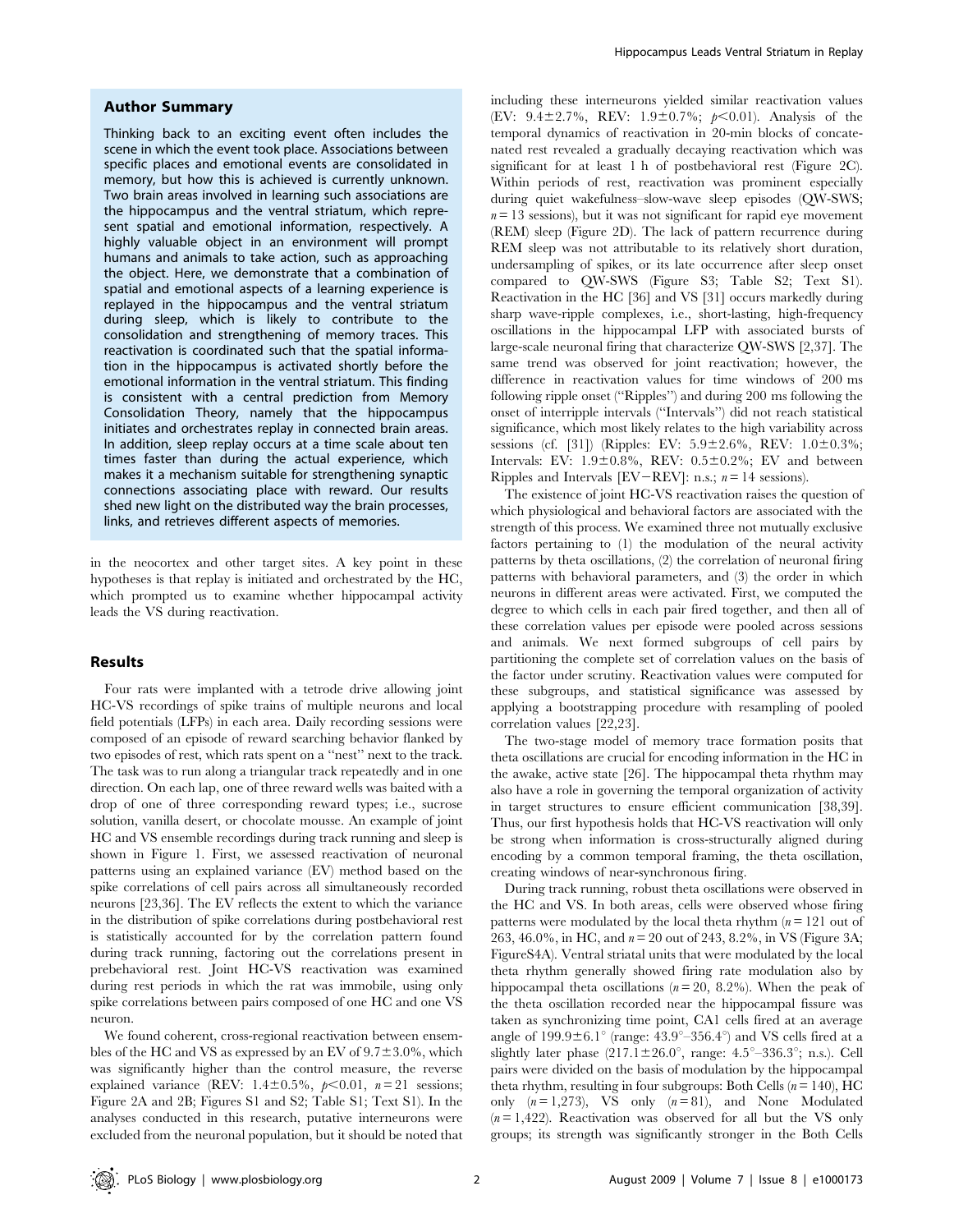

Figure 1. Sparse hippocampal and ventral striatal ensemble firing patterns during track running and postbehavioral rest. Example of the firing patterns of concurrently recorded hippocampal (HC1–HC4) and ventral striatal (VS1–VS3) cells during track running (A) and QW-SWS (B). Only cells that exhibited a place field or a reward-related correlate are shown in these graphs. Local field potentials recorded near the hippocampal fissure (A) and the hippocampal pyramidal cell layer (B) are plotted in parallel. (A) When the rat ran along the triangular track, the LFP displayed an oscillation of theta frequency (6–10 Hz, top: raw trace; bottom: filtered trace [6–10 Hz]). During the plotted period of 25 s, the rat encountered six reward sites (s = sucrose solution, v = vanilla desert, c = chocolate mousse) of which three contained a reward (green arrow) and the others were empty (red arrows). Each row in the black field represents one cell; its spikes are shown with colored dots. (B) During QW-SWS, the LFP displays large irregular activity intermitted with sharp wave-ripple complexes (top: raw trace; bottom: filtered trace [100–250 Hz]). Identified ripples are indicated with an asterisk (\*). Several units that were activated during track running were reactivated within a short time period. Note the different time scales in (A and B). The relative firing order of pairs of HC and VS cells roughly corresponds to that observed during behavior (A). doi:10.1371/journal.pbio.1000173.g001

group compared to the None Modulated and HC only groups (Figure 3A; Table S3).

Our second hypothesis departed from the assumption that spike patterns are not reactivated equally, but are reprocessed especially when they convey behaviorally relevant information. For the HC- VS system, we predicted that cells expressing spatial (HC) and reward-related information (VS) should be preferentially reactivated. Location-specific firing was found for 102 out of 263 (38.8%) hippocampal cells. Place fields were distributed uniformly across the track; there was no indication that place fields occurred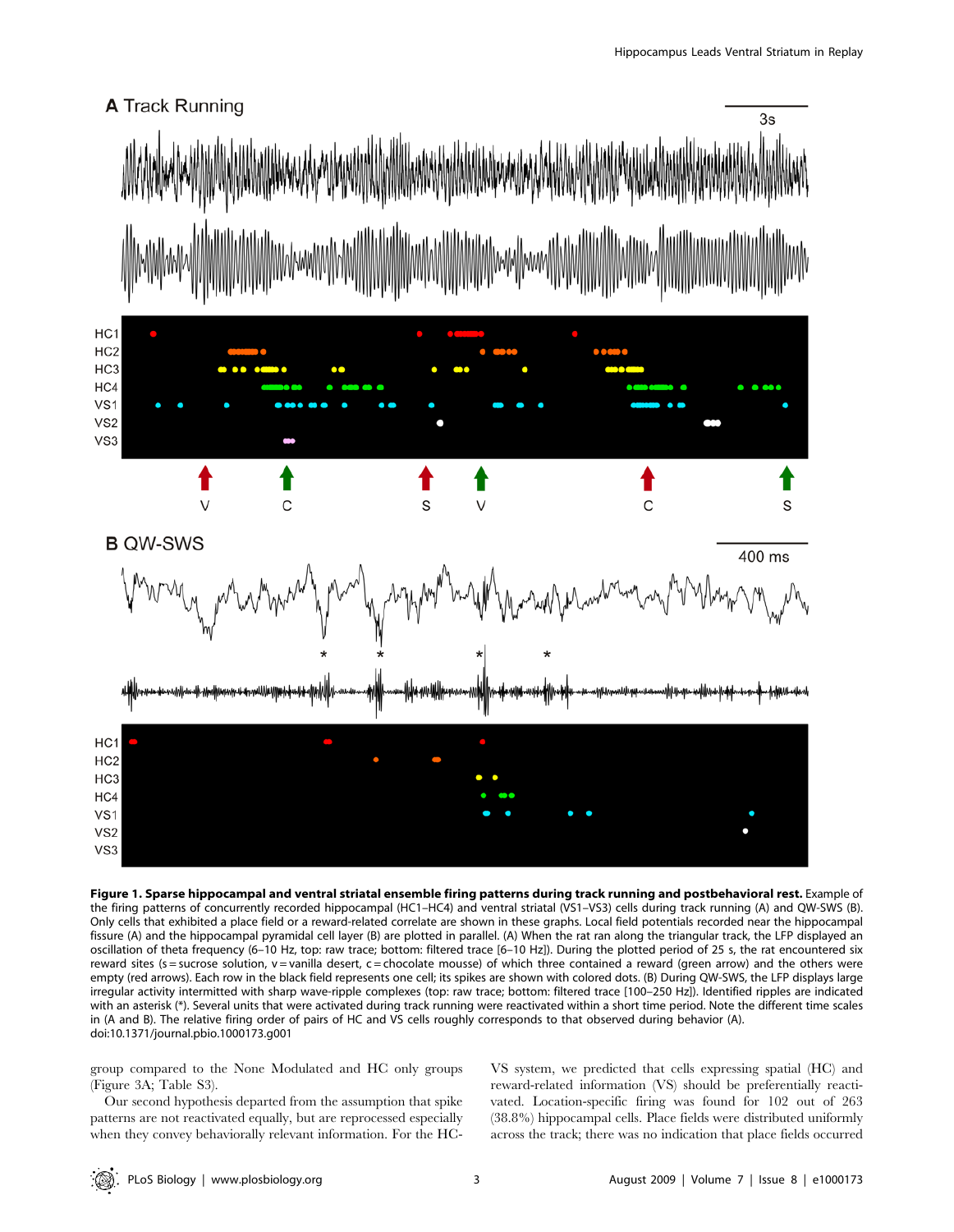

Figure 2. Coherent cross-structural reactivation in the hippocampal-ventral striatal circuitry. (A) Diagrams representing firing pattern correlations for pairs of simultaneously recorded hippocampal and ventral striatal units during periods of active behavior and rest in a single session. Individual neurons are represented as dots around the perimeter of a circle (filled dots: hippocampal CA1 units,  $n = 10$ ; open dots: ventral striatal units,  $n = 13$ ). Lines indicate a significant firing correlation between two neurons (red: positive, yellow: negative correlations). A pattern of correlations emerges during track running and is reinstated in postbehavioral rest, whereas it was largely absent in rest preceding behavior. (B) The EV was significantly larger than the control value (REV) when compared across sessions (\*\*p<0.01). Error bars represent the standard error of the mean (SEM). (C) Temporal dynamics of joint reactivation were examined in three 20-min blocks of rest. Reactivation occurs at least up to an hour of rest after the experience but decays gradually (\*\*\*p<0.002). (D) Reactivation observed during QW-SWS (\*\*p<0.01) was not different from that found for the entire rest episodes (Rest, \*p<0.05; n = 13 sessions). Reactivation was not observed in REM sleep. Between-condition statistics hold for EV values and the difference between [EV $-$ REV]. doi:10.1371/journal.pbio.1000173.g002

more frequently near reward sites or corners of the track. In contrast, a subset of VS neurons fired in close temporal relationship with reward site visits (41 out of 243 cells, 16.9%; Text S1). Reward-related responses were generally increments in firing rate and could be generated at one, two, or all three reward sites. Furthermore, they were often sensitive to either the presence or absence of reward. In line with previous studies on the VS [9,31,40], we will apply the term *reward-related* to all VS units showing significant responses time-locked to reward site visits.

Depending on the expression of place fields and reward-related correlates, cell pairs were grouped in four categories: Double Correlates ( $n = 192$ ), Place Field only ( $n = 941$ ), Reward-related Correlate only ( $n = 287$ ), or No Correlates ( $n = 1496$ ). The Double Correlates group showed very strong reactivation (EV: 22.9%, REV: 0.1%), whereas reactivation in the other three subgroups in this partition was not significant (Figure 3B; Table S3). Accordingly, the strength of coactivation of a place cell and a reward-related VS cell, expressed in the Pearson correlation coefficient, was positively correlated to the degree of spatial overlap of the firing fields on the track during task performance and postbehavioral sleep, but not during prebehavioral rest (prebehavioral rest: n.s.; track running:  $R^2 = 0.25$ ,  $p < 1 \times 10^{-12}$ , postbehavioral rest:  $R^2 = 0.03$ ,  $p < 0.02$ ;  $n = 192$ ).

A long-standing assumption in memory consolidation theory holds that the HC initiates and orchestrates reactivation in its projection areas [25–28]. This general process may be realized in several ways (see Text S1). In the HC-VS system, evidence suggests a particular variant of replay in which hippocampal ripples initiate reactivation locally and subsequently trigger a wave of enhanced excitability in the VS [23]. This variant implies that reactivation should be strong when a particular firing order is maintained: during replay, a hippocampal cell should fire predominantly in advance of a VS cell. During behavior, VS firing may also precede HC firing, but this order should not be associated with strong reactivation. The  $HC\rightarrow VS$  order would also be consistent with the unidirectionality of the projection from HC to VS [13]. Despite the finding that sleep reactivation occurs in a ''forward'' direction, meaning that the order of firing during sleep is similar to the order during the preceding behavior [29,30,41], this critical assumption has yet to be confirmed or refuted. Hence, our third hypothesis holds that reactivation is strong when the information flow is organized according to a leading role of the HC.

The firing order of each cell pair was assessed by computing cross-correlograms [42,43] and determining which order of firing was most prevalent using a ''temporal bias'' measure [29]. Three subgroups were distinguished, i.e., HC $\rightarrow$ VS pairs (n = 608), VS $\rightarrow$ HC pairs ( $n = 796$ ), and No Clear Order, which included pairs that did not show a preferred firing order  $(n = 1,512)$ . The  $HC \rightarrow VS$  group reactivated strongly (EV: 15.2%, REV: 0.0%). Reactivation was also observed for the other groups, although the observed strengths were significantly lower than for the  $HC\rightarrow VS$ group. (Figure 3C; Table S3).

Variations in reactivation measured across all of the subgroups partitioned according to each of the three factors could not be attributed to differences in varying numbers of cell pairs, differences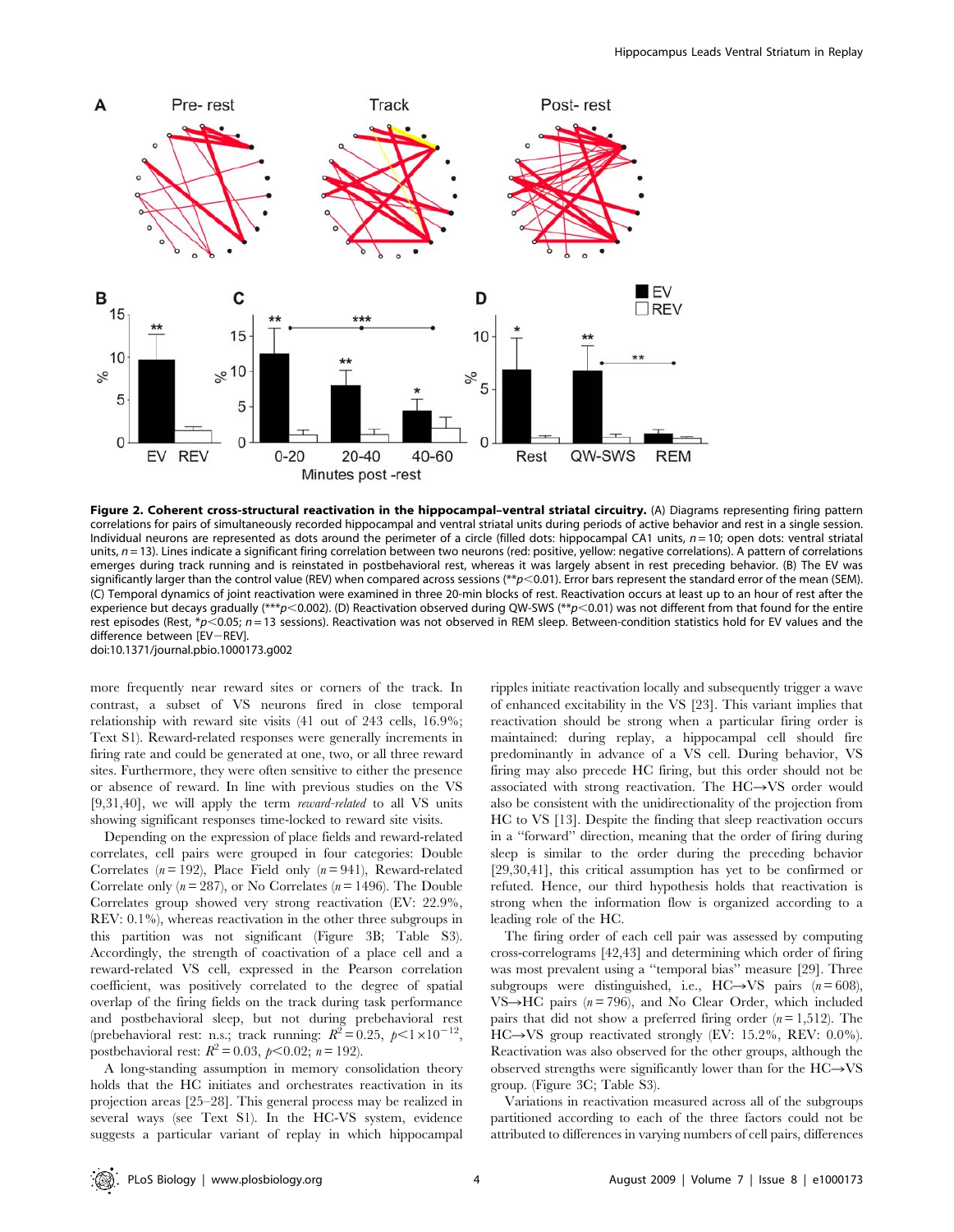

Figure 3. Reactivation of subgroups composed according to three firing pattern characteristics. (A) Modulation by theta oscillations. Four examples show binned spike counts (upper panels, solid lines) in relation to the hippocampal theta rhythm (bottom panels) for two successive theta cycles. Randomization of spike intervals abolished the relation between firing pattern and theta rhythm (dashed lines). Distributions of EV and REV values for each subgroup, obtained with bootstrapping, showed significant reactivation in all but the VS only subgroups. Reactivation in the Both Cells group was significantly stronger than in the other groups ( $p<1\times10^4$ ; right-hand panel). (B) Processing of place and reward information. The left panel shows the spatial distribution of local firing rates of two hippocampal–ventral striatal pairs. The rat's trajectory is shown in black, and the firing rate of the neurons is color coded, ranging from low rates in dark red to their individual maxima (top right corners) in yellow and white. The Double Correlates group reactivated significantly, whereas the other subgroups did not. PF: place field; RRU, reward-related unit. (C) Firing order was defined by the difference in area between the light- and dark-shaded regions of cross-correlograms. Reactivation was observed in all groups, but the HC->VS group reactivated more strongly than the other groups. doi:10.1371/journal.pbio.1000173.g003

 $\circledR$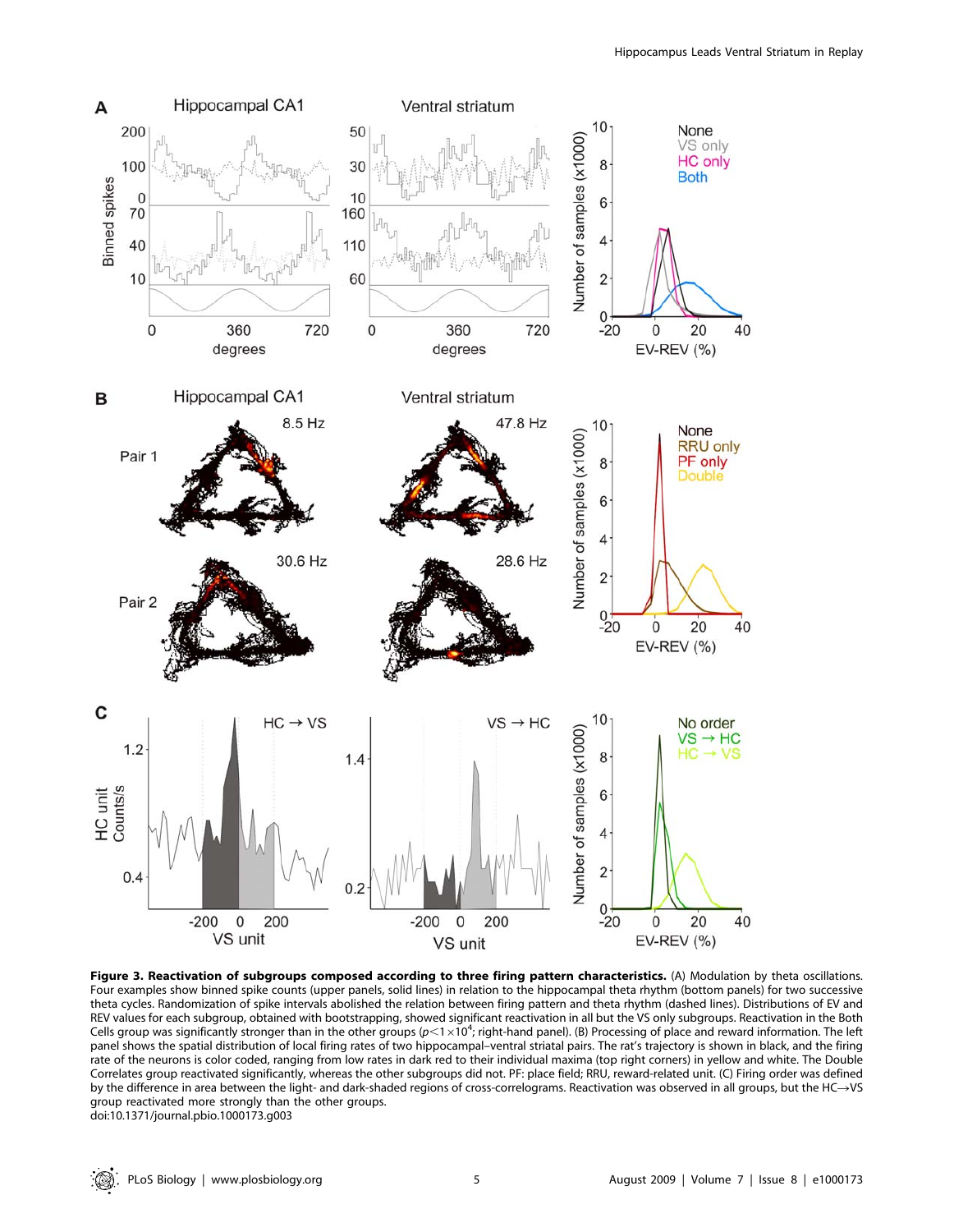in correlation strengths, or differences in spike counts (Text S1). Altogether, these results suggest that all three factors analyzed modulation of both cells by the hippocampal theta rhythm, maintenance of the  $HC\rightarrow VS$  firing order, and expression of a combination of a place field and a reward correlate—are associated with strong reactivation. However, since a reactivating cell pair may display multiple characteristics at the same time (e.g., behavioral correlates and a particular firing order; see Figure S4), we used a multilinear regression model to test whether the contribution of each cell pair to the session EV value was dependent on firing order, theta modulation, behavioral correlates, or any combination of these characteristics. First, the relative contribution of each cell pair to the session reactivation was estimated by excluding a pair from the simultaneously recorded population and recomputing the reactivation values. The difference between the session EV minus the EV after pair exclusion represents the estimated contribution of that pair to the session EV. Multilinear regression showed that both the expression of a double correlate and the  $HC\rightarrow VS$  firing order were significant factors in explaining the contribution to the session EV  $(p<0.02$  and  $p<0.002$ , respectively; theta modulation was not significant,  $p = 0.6$ ). The combination of firing order and expression of a double correlate predicted the pair's contribution better than either one alone  $(p<0.0002)$ . This analysis confirms the importance of the  $HC \rightarrow VS$  firing order and expression of combined place and reward information during track running for subsequent reactivation and identified theta modulation as a less significant indicator.

We tested whether reactivation in the subgroup reactivating most strongly, i.e., the Double Correlates, was sparsely distributed as we previously showed for VS ensembles [31]. First, we assessed the contribution of each cell pair to the reactivation as explained above. To find an indication of how many cell pairs can be excluded to abolish reactivation, the pairs were sorted in descending order in terms of their contribution to the reactivation value  $[EV-REV]$ . Then the pairs were excluded one by one in a cumulative fashion starting with the highest contributor from the population, and reactivation values were computed each time a next pair was excluded. If the 17 (17/192, 8.9%) most contributing cell pairs were left out of the population, the  $[EV-REV]$  dropped below 5.0%. A total of 34 (17.7%) pairs could be removed before the  $[EV-REV]$  level decreased to 0.0%. This analysis indicates that, consistent with VS ensembles, reactivating cell pairs were also sparsely distributed in the HC-VS population.

We next explored whether HC-VS cell pairs fire in the same order during reactivation as during behavior and whether replay is accelerated relative to active behavior. For each pair of neurons that showed a place field and a reward-related correlate, we constructed three cross-correlograms, one for each task-episode  $(n=192,$ Figure 4A). We compared the time offsets during active behavior and rest for pairs that showed significant peaks in the crosscorrelograms of track running and in at least one of the rest episodes  $(n = 53, 27.6\%)$ . The time offsets of the peaks during track running were positively correlated to those in postbehavioral rest ( $R^2 = 0.09$ ,  $p<0.05$ ;  $n = 47$ ), but not to those of prebehavioral rest (Figure 4B;  $n= 26$ ). Thus, the recurrent firing patterns reflected the preceding experience. In this analysis, spatial overlap between the firing fields of a cell pair turned out not to be a prerequisite for concurrent firing during subsequent sleep, as 29.8% of the cell pairs that showed peaks in the cross-correlograms for task performance and postbehavioral rest exhibited nonoverlapping firing fields on the track. The peak offset in the cross-correlograms of track running ranged from  $-4.5$  to 3.8 s and was significantly correlated to the spatial distance between the firing fields ( $R^2 = 0.27$ ,  $p < 0.001$ ).

To determine whether the order of firing on the track was preserved or reversed in the subsequent rest episode the offset sign  $(+ \text{ or } -)$  of the cross-correlogram peak relative to zero was considered. Peaks during track running and postbehavioral rest were consistently found with the same offset sign  $(43/47 = 89\%$ , sign test,  $p<0.0001$ ), which demonstrates that replay took place in a forward direction. In combination with the strong reactivation of cell pairs that exhibited the  $HC \rightarrow VS$  firing order during track running observed in the subgroup-based reactivation analysis (Figure 3C), the preservation of firing order suggests that replay should be dominated by activity patterns in which HC firing largely precedes VS firing, both during track running and postbehavioral rest. Indeed, in the large majority of cell pairs that showed forward reactivation, the hippocampal cell fired preferentially before the striatal cell during both periods  $(36/43 = 83.7\%)$ , indicating that most of the reactivating cell pairs express a  $HC\rightarrow VS$  order during behavior and sleep (sign test,  $p<0.0001$ ). Thus, not only is the firing order preserved from the behavior to ensuing sleep, but apparently the HC also takes the lead in replay and the VS follows.

An additional analysis on all cell pairs with significant crosscorrelogram peaks yielded similar results and confirmed that the preferential firing order during reactivation was not attributable to a lack of  $VS \rightarrow HC$  correlations during track running (see Text S1). Like cross-structural reactivation, reactivation within hippocampal and ventral striatal ensembles also took place in a forward direction (see Text S1) (cf. [29] for HC).

Replay may occur at a different time scale than applicable during behavior [29,30,41]. We examined whether joint HC-VS firing patterns were replayed on an accelerated time scale. Peak times in the postbehavioral rest cross-correlogram occurred significantly closer to zero than during track running (track:  $-525.5\pm201.9$  ms, postbehavioral rest:  $-53.2\pm28.5$  ms;  $p<0.01$ ;  $n = 47$ ), showing an approximately10-fold compression (Figure 4). Replayed patterns appeared compressed and not merely truncated, because the shape of the cross-correlogram peaks with offsets of up to several seconds during behavior were re-expressed during sleep, including their offset from zero (Figure 4A).

#### **Discussion**

Altogether, our results demonstrate coherent reactivation between the HC and a subcortical structure, and identify two major factors governing cross-structural reactivation in the HC-VS system, suggesting a plausible mechanism for consolidation of associative place-reward information. The first factor that significantly correlated to strong HC-VS reactivation bears on the dependence of reactivation on the coding of behaviorally relevant information. Cell pairs that exhibited a double correlate—one place field plus one reward-related correlate—showed the strongest reactivation among all four subgroups. In addition, the contribution to reactivation by individual pairs depended specifically on such a coexpression of behavioral correlates. The near-synchronous reiteration of spatial and motivational information during sleep may serve to integrate these types of information and support the learning of place-reward associations. Such associations are essential to predict and localize desired food and liquids within a known environment and are therefore fundamental to foraging behavior and learned behaviors such as conditioned place preference [5,19,44]. Like intra-area ventral striatal reactivation [31], cross-structural replay is dependent on a relatively small subset of cell pairs, indicating that it is a sparsely distributed phenomenon. If replay indeed supports memory consolidation, the formation of associations of a specific placereward combination is likely to depend on a small minority of cells in the HC-VS circuitry.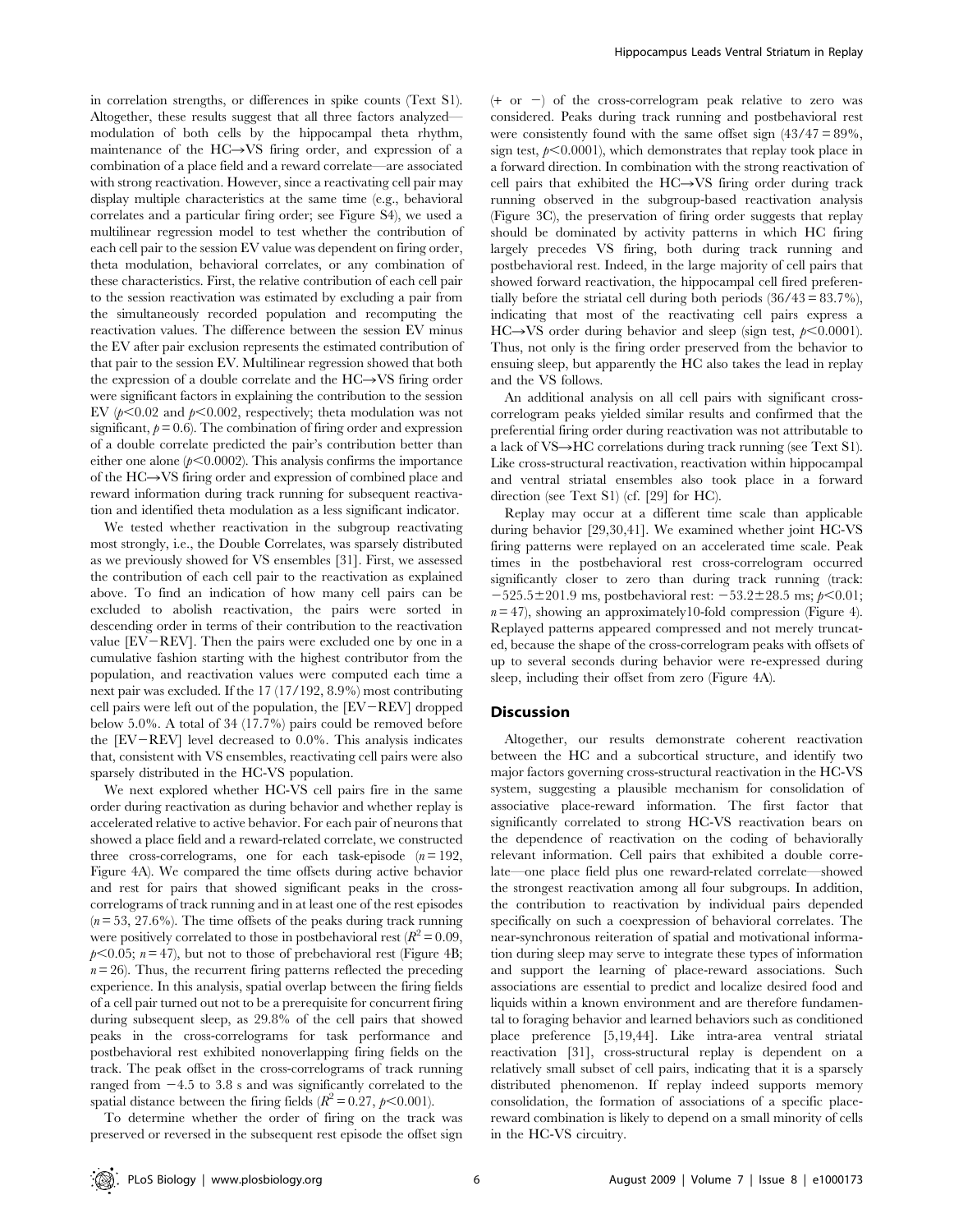

Figure 4. Order of firing is maintained in accelerated cross-structural replay. (A) Cross-correlograms for three pairs of simultaneously recorded neurons showing the temporal relation of firing during prebehavioral rest, track running, and postbehavioral rest. Hippocampal activity is synchronized on ventral striatal firing (time = 0, bin size 20 ms). Spatially distributed firing patterns of the neurons are shown in the blue squares (left: HC, bottom: VS; see also Figure 3B). During track running, the three pairs of neurons show correlated firing with peaks at different offsets relative to time zero. This correlated firing was absent in prebehavioral rest but reinstated during postbehavioral rest (indicated by arrows). In the topmost example, a secondary peak during track running is recurring in postbehavioral rest (indicated by the asterisk [\*]). The relative time offsets of peaks were preserved from track running to postbehavioral rest. (B) Scatter plots of the temporal offsets of the peaks in the cross-correlograms (CCG) during track running and prebehavioral rest (left) and postbehavioral rest (right). The peak offsets during track running were correlated to the peakoffsets during postbehavioral rest ( $R^2$  = 0.09,  $p$  < 0.05), but not to prebehavioral rest. The peak offsets during postbehavioral rest were significantly reduced compared to track running, indicating accelerated reactivation. Note that cell pairs showing a significant peak in the cross-correlograms of track running and of at least one rest episode were included in analysis. Therefore, the number of data points is different in the left and the right panels.

doi:10.1371/journal.pbio.1000173.g004

The second significant factor in joint HC-VS replay is the preferred firing order of HC and VS cells, consistent across track running and subsequent sleep. The HC $\rightarrow$ VS firing order during track running was associated with a significantly elevated reactivation as compared to other temporal relationships, and the cell pair contributions to reactivation depended on this specific firing order. This organization of firing order obeys the direction of the anatomical projection [13,45] and presents necessary, although not sufficient, evidence for a central tenet of consolidation theory, proposing the HC to initiate reactivation in its target structures, as predicted by Marr [25] and subsequent theorists [26–28] .

Our data provide several indications supporting that the observed cross-structural reactivation is the consequence of a coordinated process between the HC and the VS rather than of two separately, or coincidentally, reactivating ensembles. First, the temporal relationship between a pair of task-related hippocampal and ventral striatal cells was relatively consistent across task phases, resulting in significant peaks in the cross-correlograms of a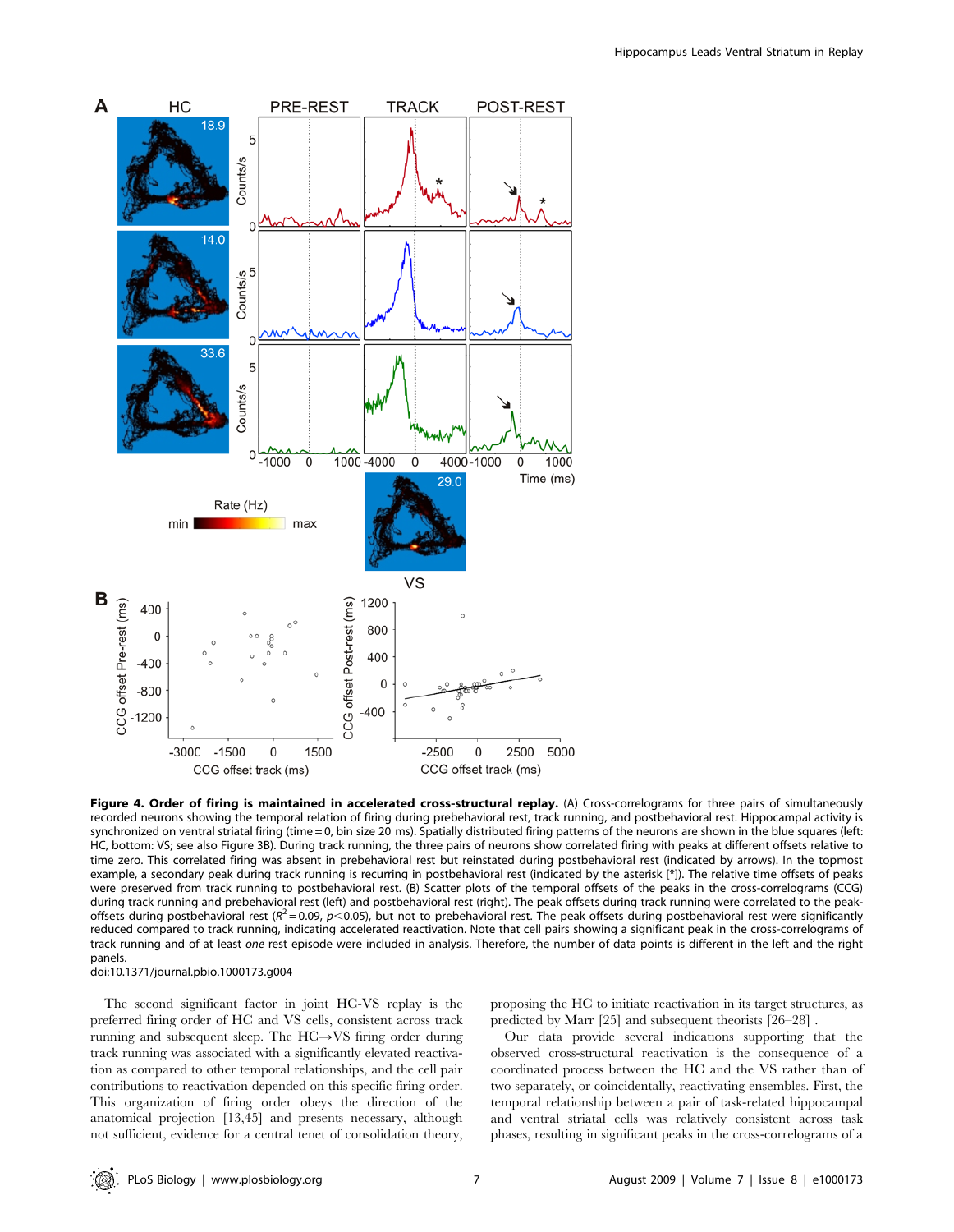substantial number of pairs both during track running and postbehavioral rest. If joint reactivation was just coincidental, the temporal firing relationship between cells in different structures is expected to be random, contrary to what was observed. Second, the timing of the peaks during track running and postbehavioral rest was correlated in the cross-correlogram analysis (Figure 4B), and furthermore, the time scale of sequential activation of firing patterns during postbehavioral rest was compressed compared to track running. Thus, temporal firing relations were consistent across different overall brain states (awake active versus SWS) and on accelerated time scales. Observing such results is very unlikely if the two structures would be reactivating without a systematic temporal relationship. Third, during behavior we identified pairs that fired in the order  $HC\rightarrow VS$  and also in the order VS $\rightarrow$ HC. During reactivation in the postbehavioral rest, however, we found an overrepresentation of  $HC \rightarrow VS$  pairs. If two ensembles reactivated independently, one would expect the ratio of  $HC\rightarrow VS$ and  $VS \rightarrow HC$  pairs to be similar during behavior and reactivation.

An important finding is that the joint reactivation is compressed by a factor of ten compared to the behavioral time scale of neuronal activation. Thus, at least several seconds of ''real-time'' joint place-reward information during behavior are brought together in a time frame of hundreds of milliseconds during sleep. This further supports the plausibility of a mechanism for the associative storage of place and reward information by way of synaptic weight changes in the HC-VS system. If a cell from the hippocampal formation, coding place, fires consistently and briefly in advance of a VS cell signaling reward (Figure 4), spike timing– dependent plasticity may be induced in their connection [46,47].

Cross-correlogram analysis revealed that joint reactivation is not restricted to neuronal pairs that exhibit overlapping firing fields; peaks that were separated by up to about 4.5 s during behavior were found to recur during postbehavioral rest. In a scenario in which a series of place fields is followed by a reward-related correlate, this indicates that value information during SWS is not only paired with locations nearby, but also with more remote stages of the path leading to the reward site. Formation of rewardpredicting representations should, by definition, obey the temporal order of predictor-reward events, a requirement that is met by the preferential  $HC \rightarrow VS$  firing order during replay. In principle then, the characteristics of hippocampal-striatal replay are suitable for mediating the ''backwards'' association between reinforcements and cues and contexts situated progressively earlier in time. This temporally backwards referral is a key feature of conditioning theory and models of reinforcement learning [48–50].

Although the causal role of ensemble reactivation in memory consolidation remains to be proven, the temporally ordered crossstructural replay of spatial and motivational information during sleep illuminates a plausible offline mechanism by which information processed in different parts of the brain can be integrated to enable the composition and strengthening of memory traces comprising various attributes of a single learning experience.

# Materials and Methods

### Ethics Statement

All experimental procedures were in accordance with Dutch national guidelines on animal experimentation.

# Subjects

Four male Wistar rats (375–425 g; Harlan) were individually housed under a 12/12-h alternating light-dark cycle with light onset at 8:00 AM. All experiments were conducted in the animal's inactive period. During training and recording periods, rats had access to water during a 2-h period following the experimental session, whereas food was available ad libitum. Rats were chronically implanted with a microdrive [51] containing five individually movable tetrodes directed to the dorsal hippocampal CA1 area (4.0 mm posterior and 2.5 mm lateral to bregma) and seven to the VS (1.8 mm anterior and 1.4 mm lateral to bregma) [52]. Reference electrodes were placed in the corpus callosum dorsal to the HC, and near the hippocampal fissure. A skull screw inserted in the caudal part of the parietal skull bone served as ground.

#### Data Aquisition

Unit activity, local field potentials, and position data were acquired on a 64-channel Cheetah recording system (Neuralynx). Spike sorting was performed offline using custom cluster-cutting software as described in Text S1.

#### Histology

Recordings of hippocampal CA1 neurons were made from 103 locations between 2.6 mm and 4.8 mm posterior and between 1.2 mm to 2.8 mm lateral to bregma compared to an atlas of the rat brain [52]. Ventral striatal tetrodes were situated between approximately 2.2 and 1.2 mm anterior to bregma and between 1.6 and 3.0 mm laterally. From a total of 140 recording sites, 58% was estimated to be situated in the core region and 42% in the shell region of the VS. Although most sessions were likely to contain recordings from both the core and shell region, six sessions were identified to contain core-only recordings. No gross differences were observed in the number, firing rate, or appearance of behavioral correlates that were estimated to be recorded from the core and the shell region. Moreover, crossregional reactivation was observed for the core-only sessions, with EV and REV values similar to those observed for other sessions. Therefore, core and shell recordings were pooled.

## Resting State and Sleep Phase Identification

Pre- and postbehavioral rest episodes included all periods of at least 20 s in which the rat was in the flower pot and remained motionless; i.e., episodes of movement were excluded from analysis. Within these periods of rest, episodes of SWS were characterized by the presence of large irregular activity and the occurrence of sharp wave-ripple complexes in the LFP of the CA1 pyramidal layer [2,37]. Ripples were detected each time the squared amplitude of the filtered LFP trace (100–300 Hz) crossed a threshold of 3.5 standard deviations (SD) for at least 25 ms. Because incidentally short periods of quiet wakefulness may have been included in SWS episodes, as these two phases share principal LFP characteristics, this state is referred to as quiet wakefulness–slow-wave sleep (QW-SWS). REM sleep periods were indicated by an elevated ratio  $(>0.4)$  of spectral density in the theta band  $(6-10 \text{ Hz})$  to the overall power of the LFP trace recorded near the hippocampal fissure. Their borders were refined upon visual inspection of the trace.

## Quantification of Reactivation

Session-based reactivation analysis. The assessment of covariation in firing rates and reactivation within an experimental session with the EV method was previously described [23,36, 53,54]. The temporal correlation between the firing patterns of two neurons was expressed in a Pearson's correlation coefficient that was computed for all concurrently recorded cell pairs using binned spike trains (50-ms bin size) of each rest/active episode. For assessment of cross-structural reactivation, pairs always consisted of one hippocampal and one ventral striatal cell; i.e., intra-area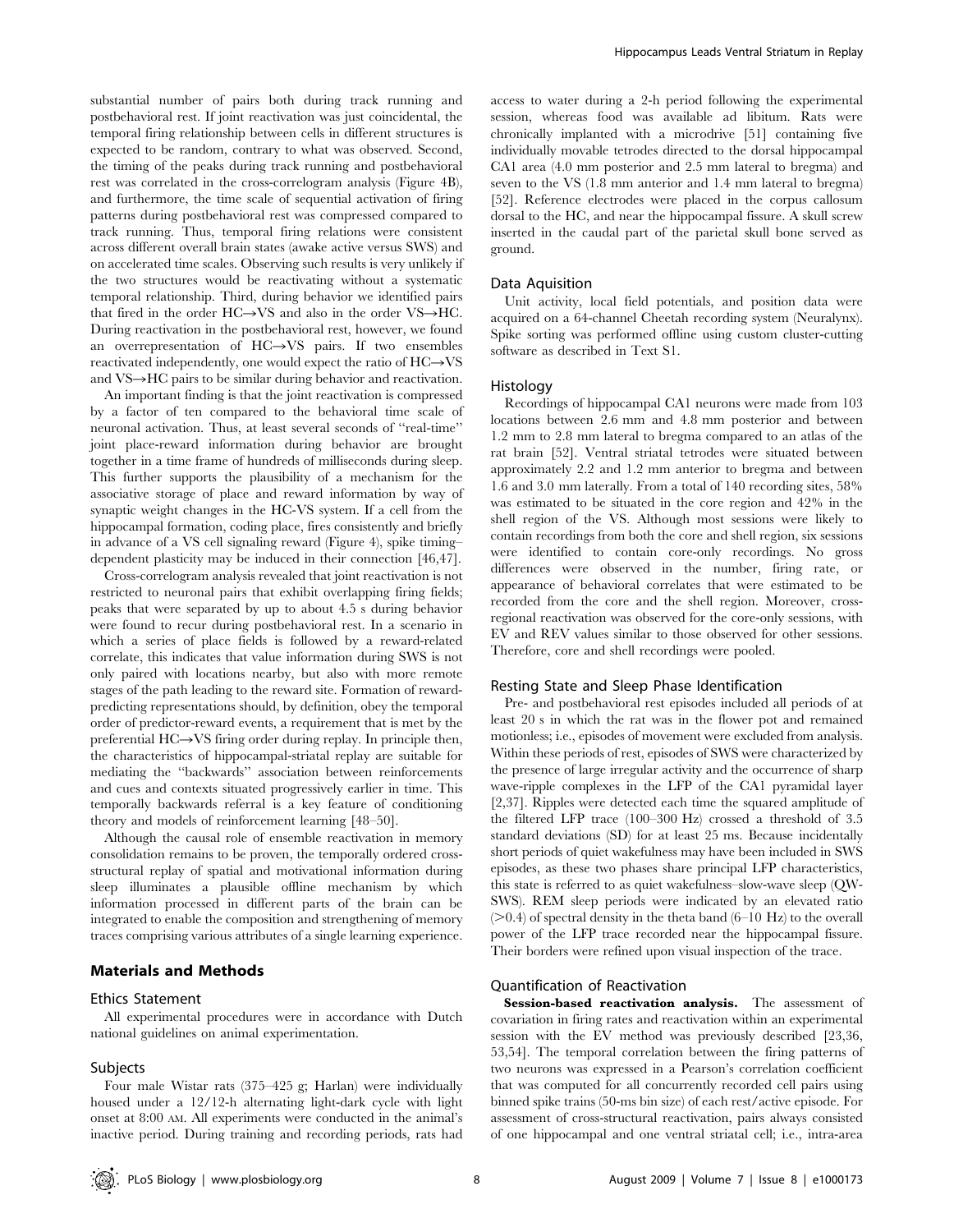pairs were not taken into account. Separate analyses were conducted to examine intra-area reactivation; see Figure S2 and Text S1. All Pearson correlation coefficients of a particular episode (i.e., prebehavioral rest, track running, and postbehavioral rest) were assembled into a single matrix, and the similarity between the matrices was determined by computing a correlation coefficient for each of the three possible combinations of rest/active episodes. These matrix-based correlation values were used to assess which proportion of the variance in the postbehavioral correlation pattern can be explained by the pattern established during track running while controlling for any correlations that were present before the track running experience (i.e., in the prebehavioral rest). This quantity is expressed in the EV measure:

$$
EV = r_{Track,R2|R1}^2 = \left(\frac{r_{Track,R2} - r_{Track,R1}r_{R2,R1}}{\sqrt{(1 - r_{Track,R1}^2)(1 - r_{R2,R1}^2)}}\right)^2
$$

in which R1 and R2 represent the pre- and postbehavioral rest episodes, respectively, and for example,  $r_{Track,R2}$  equals the matrix correlation coefficient between the Track and Rest 2 pattern. EV equals the square of the partial correlation coefficient and is bounded between 0 and 1. The within-session control measure, i.e., REV, was derived by exchanging  $R1$  and  $R2$  in the previous equation, thereby switching the temporal order of episodes. EV and REV values were computed for all sessions that contained at least five well-isolated active neurons from each area and for 20-min time blocks of concatenated periods of quiet rest and sleep, i.e., periods of active behavior were excluded. Sessions that showed reactivation  $(EV>REV)$  in the first 20-min rest block after track running were used to assess decay of reactivation  $(n = 15)$ . Sleep phase–dependent reactivation was computed for sessions that showed more than 4 min of REM and OW-SWS in each rest episode  $(n=13)$ . Differences between EV and REV values were tested for statistical significance with the Wilcoxon matched-pairs signed rank test.

Reactivation analysis for subgroups. For assessing reactivation in subgroups of cell pairs (e.g., ''Both'' and ''None'' modulated in the section on theta modulation), all Pearson correlation coefficients for cell pairs within each subgroup were pooled across all sessions and all rats before the EV and REV values were computed. Estimates of the mean and variance of these values were derived using a bootstrapping procedure in which random samples were taken ( $n = 10,000$ ) from the observed set of Pearson correlation coefficients [22,55]. During resampling, the triplets of correlation coefficients belonging to the three rest/ active episodes were kept together, and the created samples were of the same size as the original subset. The resampling procedure included replacement, thus samples may have contained multiple copies of one triplet, whereas others were omitted. For each sample, reactivation measures were computed resulting in distributions of EV and REV and the difference  $[EV-REV]$ values for each subset. After bootstrapping, 95% confidence intervals were determined for the  $[EV-REV]$  distribution. A subgroup was considered to reactivate when the 2.5 percentile of this distribution exceeded zero. Differences in reactivation strength between two subgroups were statistically assessed using the [EV-REV] values in Mann-Whitney U test (MWU;  $p<1\times10^{-4}$ ).

# Theta-Modulated Firing

Modulation of a cell's firing pattern to the theta oscillation was determined by first filtering LFP traces recorded from the hippocampal fissure and the VS using a Chebyshev type-1 bandpass filter between 6 and 10 Hz. Binned spikes  $(10^{\circ}/\text{bin})$ 

were then plotted relative to the theta peaks of two successive theta periods. The spike distribution was considered nonuniform when the Rayleigh score was  $\leq 1 \times 10^{-5}$ . The phase angle of the spikes was determined by computing the Hilbert transform of the filtered theta signal. Firing of a unit was considered as being modulated by the theta rhythm when shuffling of the spikes abolished the nonuniformity of the spike firing distribution as assessed with the Rayleigh score.

## Identification of Place Fields

To characterize spatially selective firing fields, instantaneous firing rates were computed for bins of 50 ms. The spatial position of the rat's head was determined by creating a one-dimensional representation of the track and using a resolution of 2.3 cm. Mutual information was computed between the binned spike trains and the position, and corrected for finite sampling size [56,57]. A cell was considered to express a place field if its firing rate during track running was at least 0.3 Hz and if it carried at least 0.25 bits/spike of spatial information.

#### Identification of Reward-Related Firing Patterns

Peri-event time histograms were constructed for the rewarded and nonrewarded condition for each reward site and were synchronized on crossings of offline installed ''virtual photobeams'' positioned at the points where the rat was just reaching the reward sites. Reward-related responses were assessed within a period of 1 s before and 1 s after arrival at a reward site, using a bin resolution of 250 ms. Spike counts in the eight bins comprising the reward period were each compared to three separate control bins taken from the corner passage opposite to the well under scrutiny within the same lap. A bin of the reward period was only considered significantly different when the Wilcoxon matchedpairs signed rank test indicated significance from each of the three control bins  $(p<0.01)$ . A reward-related response comprised one or more bins that were significantly different from control bins. Control bins did not show marked deviations from overall baseline firing as checked in peri-event time histograms and plots of the spatial distribution of firing rates. Differences between the responses at different reward sites were assessed with a Kruskal-Wallis test ( $p<0.05$ ) followed by a MWU ( $p<0.05$ ), whereas rewarded versus nonrewarded conditions were compared using MWU  $(p<0.05)$ .

#### Cross-Correlograms and Temporal Bias Method

Cross-correlograms were constructed according to Perkel et al. [58] and Eggermont [43]. Spikes were binned into 10- or 50-ms intervals, and the cross-correlation was examined across at least three time windows; viz.  $[-500, 500]$  ms,  $[-2,000, 2,000]$  ms and  $[-5,000, 5,000]$  ms. The firing order of pairs of hippocampal and striatal cells was assessed with the temporal bias method [29] using cross-correlograms with the spikes of the striatal cell serving as reference. The ordinate expressed spike counts per second, which was integrated across intervals of 200 ms before (I) and after (II) zero. The difference between II minus I divided by the sum of the spike counts determined the temporal bias score. If this score was negative, the HC was determined to fire preferentially before the striatal cell. If this score was positive, the preferred firing order was in the opposite direction. The classification No Clear Order was assigned when the scores (I and II) were approximately equal or when the cross-correlogram did not have a clear single maximum.

To estimate the significance of peaks in the cross-correlograms, the mean expected number of joint spike counts  $\mu$  and the levels of  $\mu \pm 3$  SD (corresponding to  $p = 0.0013$ ) were computed to provide indications for nonrandom excursions of spike counts above or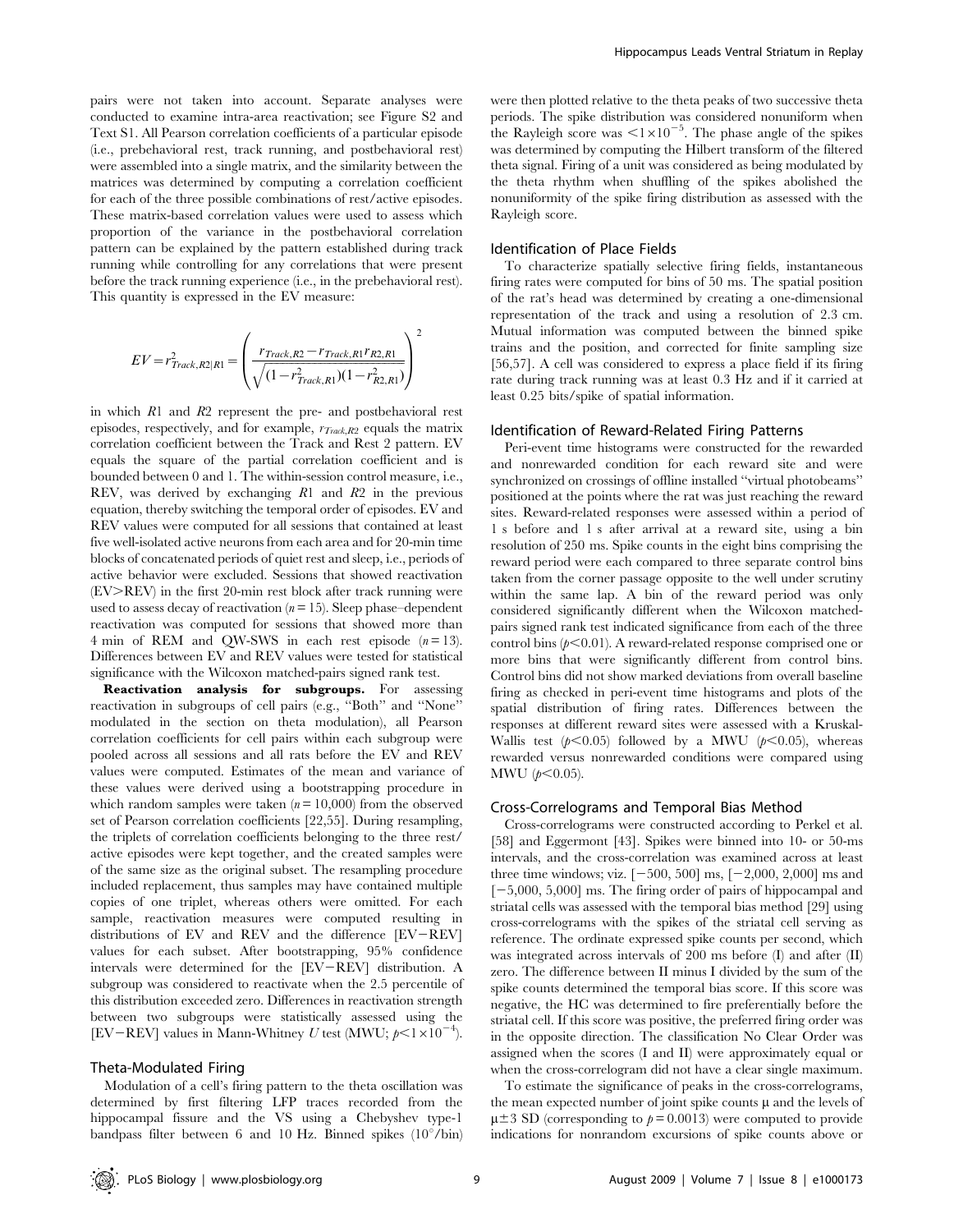below the expected range [43]. Each cross-correlogram was then subjected five times to a spike-shuffling subtraction procedure [42,58]. Peaks were accepted as significant only when they exceeded the +3 SD threshold above the mean in each of the five repetitions.

## Supporting Information

Figure S1 Cross-structural reactivation is cell and time specific. Found at: doi:10.1371/journal.pbio.1000173.s001 (0.05 MB PDF)

Figure S2 Cross-structural and intra-area reactivation. Found at: doi:10.1371/journal.pbio.1000173.s002 (0.04 MB PDF)

Figure S3 Lack of REM sleep reactivation is not attributable to undersampling or decay.

Found at: doi:10.1371/journal.pbio.1000173.s003 (0.05 MB PDF)

Figure S4 Distributions of firing properties during track running across hippocampal and ventral striatal units.

Found at: doi:10.1371/journal.pbio.1000173.s004 (0.35 MB PDF)

Table S1 Numbers of sessions, cells, and cell pairs recorded per rat.

Found at: doi:10.1371/journal.pbio.1000173.s005 (0.02 MB PDF)

#### References

- 1. O'Keefe J, Dostrovsky J (1971) The hippocampus as a spatial map. Preliminary evidence from unit activity in the freely-moving rat. Brain Res 34: 171–175.
- 2. O'Keefe J, Nadel L (1978) The hippocampus as a cognitive map. Oxford (United Kingdom): Clarendon Press. 570 p.
- 3. Barnes CA, McNaughton BL, Mizumori SJ, Leonard BW, Lin LH (1990) Comparison of spatial and temporal characteristics of neuronal activity in sequential stages of hippocampal processing. Prog Brain Res 83: 287–300.
- 4. Morris RG, Garrud P, Rawlins JN, O'Keefe J (1982) Place navigation impaired in rats with hippocampal lesions. Nature 297: 681–683.
- 5. Kim JJ, Fanselow MS (1992) Modality-specific retrograde amnesia of fear. Science 256: 675–677.
- 6. McNaughton BL, Barnes CA, Gerrard JL, Gothard K, Jung MW, et al. (1996) Deciphering the hippocampal polyglot: the hippocampus as a path integration system. J Exp Biol 199: 173–185.
- 7. Apicella P, Ljungberg T, Scarnati E, Schultz W (1991) Responses to reward in monkey dorsal and ventral striatum. Exp Brain Res 85: 491–500.
- 8. Schultz W, Apicella P, Scarnati E, Ljungberg T (1992) Neuronal activity in monkey ventral striatum related to the expectation of reward. J Neurosci 12: 4595–4610.
- 9. Roitman MF, Wheeler RA, Carelli RM (2005) Nucleus accumbens neurons are innately tuned for rewarding and aversive taste stimuli, encode their predictors, and are linked to motor output. Neuron 45: 587–597.
- 10. Kelley AE, Domesick VB, Nauta WJ (1982) The amygdalostriatal projection in the rat–an anatomical study by anterograde and retrograde tracing methods. Neuroscience 7: 615–630.
- 11. Berendse HW, Galis-de Graaf Y, Groenewegen HJ (1992) Topographical organization and relationship with ventral striatal compartments of prefrontal corticostriatal projections in the rat. J Comp Neurol 316: 314–347.
- 12. Berendse HW, Groenewegen HJ (1990) Organization of the thalamostriatal projections in the rat, with special emphasis on the ventral striatum. J Comp Neurol 299: 187–228.
- 13. Groenewegen HJ, Vermeulen-Van der Zee E, te Kortschot A, Witter MP (1987) Organization of the projections from the subiculum to the ventral striatum in the rat. A study using anterograde transport of Phaseolus vulgaris leucoagglutinin. Neuroscience 23: 103–120.
- 14. Pennartz CM, Groenewegen HJ, Lopes da Silva FH (1994) The nucleus accumbens as a complex of functionally distinct neuronal ensembles: an integration of behavioural, electrophysiological and anatomical data. Prog Neurobiol 42: 719–761.
- 15. Cardinal RN, Parkinson JA, Hall J, Everitt BJ (2002) Emotion and motivation: the role of the amygdala, ventral striatum, and prefrontal cortex. Neurosci Biobehav Rev 26: 321–352.
- 16. Everitt BJ, Robbins TW (2005) Neural systems of reinforcement for drug addiction: from actions to habits to compulsion. Nat Neurosci 8: 1481–1489.
- 17. Kalivas PW, Volkow ND (2005) The neural basis of addiction: a pathology of motivation and choice. Am J Psychiatry 162: 1403–1413.
- 18. Sturm V, Lenartz D, Koulousakis A, Treuer H, Herholz K, et al. (2003) The nucleus accumbens: a target for deep brain stimulation in obsessive-compulsiveand anxiety-disorders. J Chem Neuroanat 26: 293–299.

Table S2 Mean spike counts per cell during REM sleep and QW-SWS segments.

Found at: doi:10.1371/journal.pbio.1000173.s006 (0.02 MB PDF)

Table S3 Reactivation values of subgroups composed on the basis of three physiological and behavioral factors.

Found at: doi:10.1371/journal.pbio.1000173.s007 (0.07 MB PDF)

Text S1 Supporting materials and methods, results, and discussion.

Found at: doi:10.1371/journal.pbio.1000173.s008 (0.09 MB PDF)

# Acknowledgments

We thank Ruud Joosten for help with construction of the tetrode arrays and with surgeries, Jolanda Verheul for help with data analysis, and our colleagues at the technology departments of the University of Amsterdam and the Netherlands Institute for Neurosciences for technical assistance.

#### Author Contributions

The author(s) have made the following declarations about their contributions: Conceived and designed the experiments: CSL BLM CMP. Performed the experiments: CSL PMG. Analyzed the data: CSL PMG. Contributed reagents/materials/analysis tools: CSL PMG JVL. Wrote the paper: CSL CMP.

- 19. Ito R, Robbins TW, Pennartz CM, Everitt BJ (2008) Functional interaction between the hippocampus and nucleus accumbens shell is necessary for the acquisition of appetitive spatial context conditioning. J Neurosci 28: 6950–6959.
- 20. Pavlides C, Winson J (1989) Influences of hippocampal place cell firing in the awake state on the activity of these cells during subsequent sleep episodes. J Neurosci 9: 2907–2918.
- 21. Wilson MA, McNaughton BL (1994) Reactivation of hippocampal ensemble memories during sleep. Science 265: 676–679.
- 22. Hoffman KL, McNaughton BL (2002) Coordinated reactivation of distributed memory traces in primate neocortex. Science 297: 2070–2073.
- 23. Pennartz CM, Lee E, Verheul J, Lipa P, Barnes CA, et al. (2004) The ventral striatum in off-line processing: ensemble reactivation during sleep and modulation by hippocampal ripples. J Neurosci 24: 6446–6456.
- 24. Ji D, Wilson MA (2007) Coordinated memory replay in the visual cortex and hippocampus during sleep. Nat Neurosci 10: 100–107.
- 25. Marr D (1971) Simple memory: a theory for archicortex. Philos Trans R Soc Lond B Biol Sci 262: 23–81.
- 26. Buzsaki G (1989) Two-stage model of memory trace formation: a role for ''noisy'' brain states. Neuroscience 31: 551–570.
- 27. McClelland JL, McNaughton BL, O'Reilly RC (1995) Why there are complementary learning systems in the hippocampus and neocortex: insights from the successes and failures of connectionist models of learning and memory. Psychol Rev 102: 419–457.
- 28. McNaughton BL, Barnes CA, Battaglia FP, Bower MR, Cowen SL, et al. (2003) Off-line reprocessing of recent memory and its role in memory consolidation: a progress report. In: Maquet P, Smith C, Stickgold R, eds. Sleep and brain plasticity. New York: Oxford University Press. pp 225–246.
- 29. Skaggs WE, McNaughton BL (1996) Replay of neuronal firing sequences in rat hippocampus during sleep following spatial experience. Science 271: 1870–1873.
- 30. Lee AK, Wilson MA (2002) Memory of sequential experience in the hippocampus during slow wave sleep. Neuron 36: 1183–1194.
- 31. Lansink CS, Goltstein PM, Lankelma JV, Joosten RN, McNaughton BL, et al. (2008) Preferential reactivation of motivationally relevant information in the ventral striatum. J Neurosci 28: 6372–6382.
- 32. Mehta MR, Lee AK, Wilson MA (2002) Role of experience and oscillations in transforming a rate code into a temporal code. Nature 417: 741–746.
- 33. O'Keefe J, Recce ML (1993) Phase relationship between hippocampal place units and the EEG theta rhythm. Hippocampus 3: 317–330.
- 34. Skaggs WE, McNaughton BL, Wilson MA, Barnes CA (1996) Theta phase precession in hippocampal neuronal populations and the compression of temporal sequences. Hippocampus 6: 149–172.
- 35. Qin YL, McNaughton BL, Skaggs WE, Barnes CA (1997) Memory reprocessing in corticocortical and hippocampocortical neuronal ensembles. Philos Trans R Soc Lond B Biol Sci 352: 1525–1533.
- 36. Kudrimoti HS, Barnes CA, McNaughton BL (1999) Reactivation of hippocampal cell assemblies: effects of behavioral state, experience, and EEG dynamics. J Neurosci 19: 4090–4101.
- 37. Buzsaki G (1986) Hippocampal sharp waves: their origin and significance. Brain Res 398: 242–252.